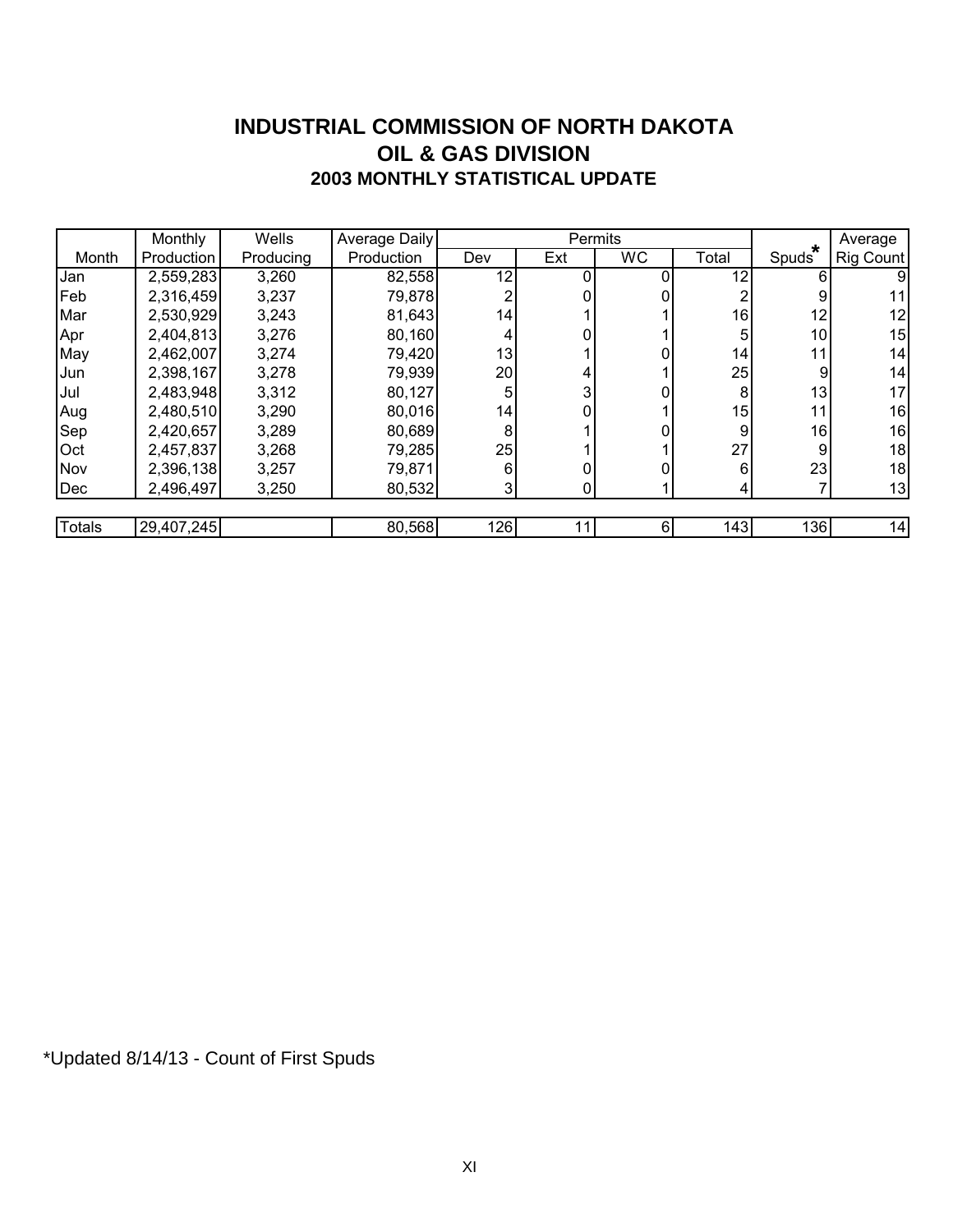## **STATE OF NORTH DAKOTA 2003 STATE-WIDE WELL COMPLETION STATISTICS**

|       | Total           | Total           | Development |     | Wildcat      |     | Extension |     |             | Re-Entry |     |       |
|-------|-----------------|-----------------|-------------|-----|--------------|-----|-----------|-----|-------------|----------|-----|-------|
| Month | <b>Wells</b>    | Productive      | Prod.       | Dry | Prod.        | Dry | Prod.     | Dry | Recompleted | Prod.    | Dry | Other |
| Jan   | 12              | 12 <sub>1</sub> | 12          | 0   | 0            |     | 0         | 0   |             | 2        | 0   | 0     |
| Feb   | 6               | 6               | 6           | 0   | 0            | 0   | 0         | 0   |             | 8        |     |       |
| Mar   | 5               | 5               | 5           | 0   | $\mathbf{0}$ | 0   | 0         |     | ◠           | 3        |     |       |
| Apr   | 9               | 8               | 8           | 0   | 0            |     | 0         | 0   |             | 5        |     |       |
| May   |                 | 6               | 6           |     | 0            | 0   | 0         |     |             | 5        |     |       |
| Jun   | 10              | 10 <sup>1</sup> | 10          | 0   | 0            | 0   | 0         | 0   |             | 9        | 0   |       |
| Jul   | 16              | 15              | 13          | 0   | n            |     | 0         |     |             | 8        |     |       |
| Aug   | 6               | 5               | 5           | 0   | 0            |     | 0         |     |             | 11       | 0   |       |
| Sep   | 9               | 8               | 6           | 0   | 0            | 0   | ⌒         |     |             | 13       | 2   |       |
| Oct   | 8               | 5               | 5           | 2   | 0            | 0   | U         |     |             | 12       | 0   |       |
| Nov   | 10 <sub>l</sub> |                 |             | 3   |              | 0   | 0         |     |             | 9        |     | ⌒     |
| Dec   | 13              | 13              | 13          | 0   | 0            | 0   | 0         |     |             |          |     | ⌒     |
|       |                 |                 |             |     |              |     |           |     |             |          |     |       |
| Total | 111I            | 100             | 96          | 6   | 2            | 3   | ◠         | ◠   | 12          | 92       | 6   |       |

## **2003 STATE-WIDE DRILLING FOOTAGE**

|            | Development |        |        | Wildcat | Extension |        |         | Re-Entry |               | Monthly   |
|------------|-------------|--------|--------|---------|-----------|--------|---------|----------|---------------|-----------|
| Month      | Prod.       | Dry    | Prod.  | Dry     | Prod.     | Dry    | Prod.   | Dry      | <b>Others</b> | Footage   |
| Jan        | 153,101     | 0      |        | O       |           |        | 5,641   | 0        | 1,280         | 160,022   |
| Feb        | 83,896      |        |        |         |           |        | 26,671  |          | 2,249         | 112,816   |
| Mar        | 72,321      |        |        |         |           |        | 10,299  |          |               | 82,620    |
| Apr        | 114,706     |        | 0      | 3,352   |           | 0      | 16,096  |          |               | 134,154   |
| May        | 69,706      | 3,996  |        |         |           |        | 13,733  | 348      | 30,580        | 118,363   |
| Jun        | 139,344     |        |        |         |           |        | 27,062  |          | 2,367         | 168,773   |
| Jul        | 152,264     | 0      | 19,878 | 5,190   |           |        | 22,878  | 3,456    | 2,928         | 206,594   |
| Aug        | 61,604      | 01     | 0      | 16,624  |           |        | 24,398  |          | 422           | 103,048   |
| Sep        | 64,680      |        | 0      | 0       | 22,015    | 8,276  | 39,339  | 6,779    | 589           | 141,678   |
| <b>Oct</b> | 68,074      | 17,677 |        |         |           | 9,355  | 42,323  |          | 1,952         | 139,381   |
| Nov        | 59,737      | 32,698 | 0      | 0       |           | 0      | 25,462  | 1,474    | 31,657        | 151,028   |
| Dec        | 56,191      | 0      | 0      | 0       |           | 0      | 21,015  |          | 21,093        | 98,299    |
|            |             |        |        |         |           |        |         |          |               |           |
| Total      | 1,095,624   | 54,371 | 19,878 | 25,166  | 22,015    | 17,631 | 274,917 | 12,057   | 95,117        | 1,616,776 |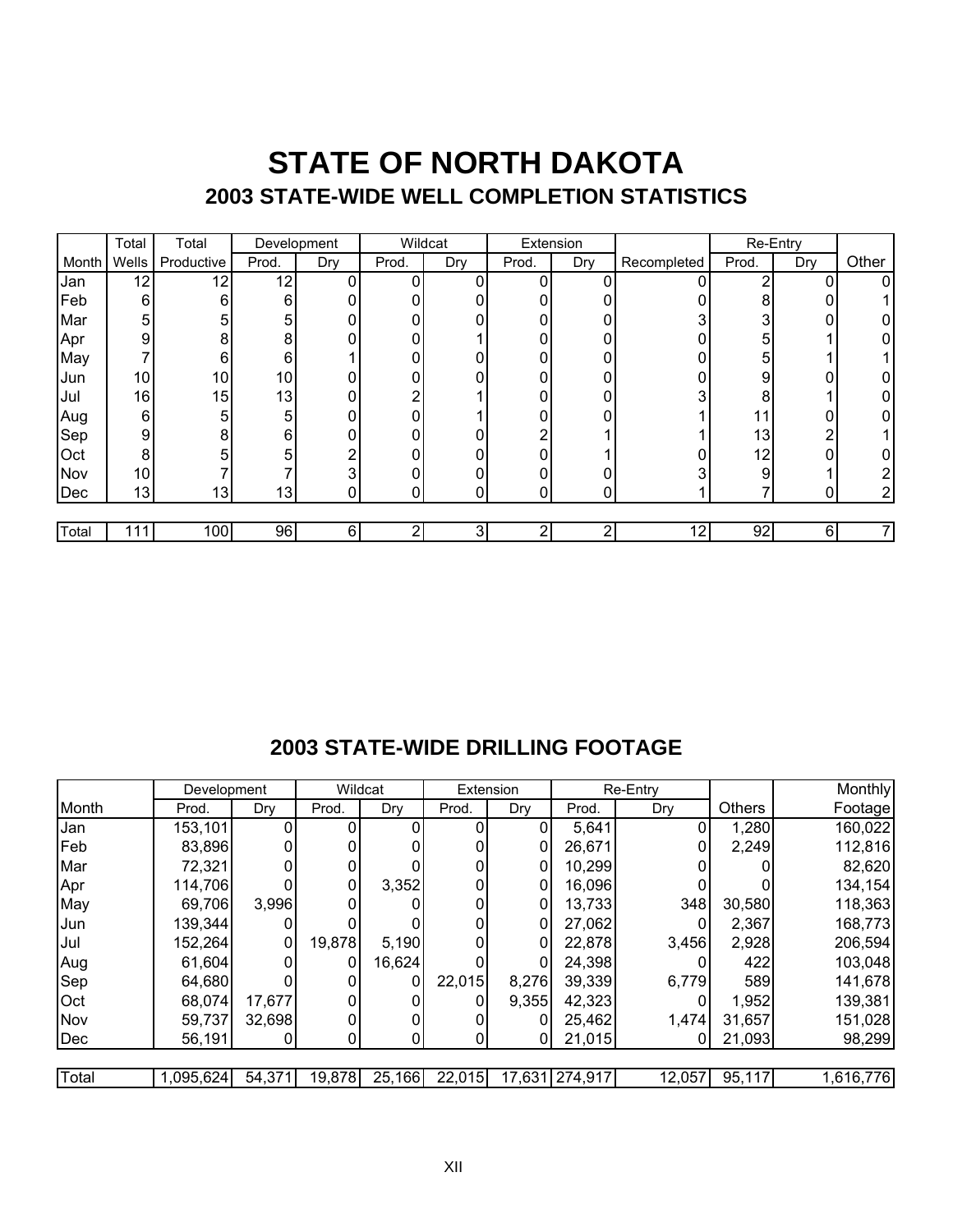## **STATE OF NORTH DAKOTA 2003 COUNTY COMPLETION STATISTICS**

#### Total Total Cnty | Wells | Productive | Prod. | Dry | Prod. | Dry | Prod. | Dry | Recompleted | Prod. | Dry | Other Bil | 10 | 7 | 6 | 3 | 1 | 0 | 0 | 0 | 0 | 1 | 9 | 2 | 0 Bot 8 6 6 1 0 1 0 0 1 12 0 0 Bow 65 64 64 1 0 0 0 0 0 53 1 5 Bke 2 2 2 0 0 0 0 0 0 2 0 0 Div | 2| 2| 2| 0| 0| 0| 0| 0| 2| 0| 0| 0 Dun 3 2 2 0 0 0 0 1 0 1 1 0 GV | 4| 3| 1| 0| 1| 1| 1| 0| 1| 0| 0| 0 Het 0 0 0 0 0 0 0 0 0 0 0 0 McH 0 0 0 0 0 0 0 0 0 0 0 0 McK | 10| 8| 7| 1| 0| 0| 1| 1| 4| 7| 0| 0 Mou 0 0 0 0 0 0 0 0 0 0 0 0 Ren 1 0 0 0 0 1 0 0 0 0 0 0 Slp 1 1 1 0 0 0 0 0 0 0 0 0 Stk 0 0 0 0 0 0 0 0 0 1 2 0 Stu 0 0 0 0 0 0 0 0 0 0 0 0 Wrd | 이 이 이 이 이 이 이 이 이 이 이 이 Wil | 5| 5| 5| 0| 0| 0| 0| 0| 3| 8| 0| 1 Total 111 100 96 6 2 3 2 2 12 93 6 6 Development | Wildcat | Extension | Re-Entry

## **2003 COUNTY DRILLING FOOTAGE**

|            | Development |        |        | Wildcat | Extension |       | Re-Entry       |        |        |           |
|------------|-------------|--------|--------|---------|-----------|-------|----------------|--------|--------|-----------|
| County     | Prod.       | Dry    | Prod.  | Dry     | Prod.     | Dry   | Prod.          | Dry    | Others | Footagel  |
| Bil        | 77,380      | 27,085 | 7,860  |         |           |       | 25,103         | 7,377  | 196    | 145,001   |
| <b>Bot</b> | 23,001      | 3,996  |        | 3,352   |           |       | 25,708         |        | 695    | 56,752    |
| <b>Bow</b> | 764,426     | 9,590  |        |         |           | 0     | 169,448        | 3,456  | 84,445 | 1,031,365 |
| <b>Bke</b> | 17,184      |        |        |         |           | 0     | 5,910          |        | 381    | 23,475    |
| Div        | 17,270      |        |        |         |           |       |                |        |        | 17,270    |
| Dun        | 26,290      |        |        |         |           | 8,276 | 1,415          |        |        | 35,981    |
| GV         | 12,878      | 0      | 12,018 | 16,624  | 12,710    |       |                |        | 267    | 54,497    |
| Het        |             |        |        |         |           |       |                |        |        |           |
| <b>McH</b> |             |        |        |         |           |       |                |        |        |           |
| <b>McK</b> | 84,982      | 13,700 |        |         | 9,305     | 9,355 | 23,174         |        | 2,521  | 143,037   |
| Mou        |             |        |        |         |           |       |                |        |        |           |
| Ren        |             |        |        | 5,190   |           |       |                |        |        | 5,190     |
| Slp        | 15,831      |        |        |         |           | 0     |                |        |        | 15,831    |
| <b>Stk</b> |             |        |        |         |           | 0     | 3,988          | 1,224  |        | 5,212     |
| Stu        |             |        |        |         |           |       |                |        |        |           |
| Wrd        |             |        |        |         |           |       |                |        |        |           |
| Wil        | 56,382      |        |        |         |           |       | 20,171         |        | 6,612  | 83,165    |
| Total      | 1,095,624   | 54,371 | 19,878 | 25,166  | 22,015    |       | 17,631 274,917 | 12,057 | 95,117 | 1,616,776 |